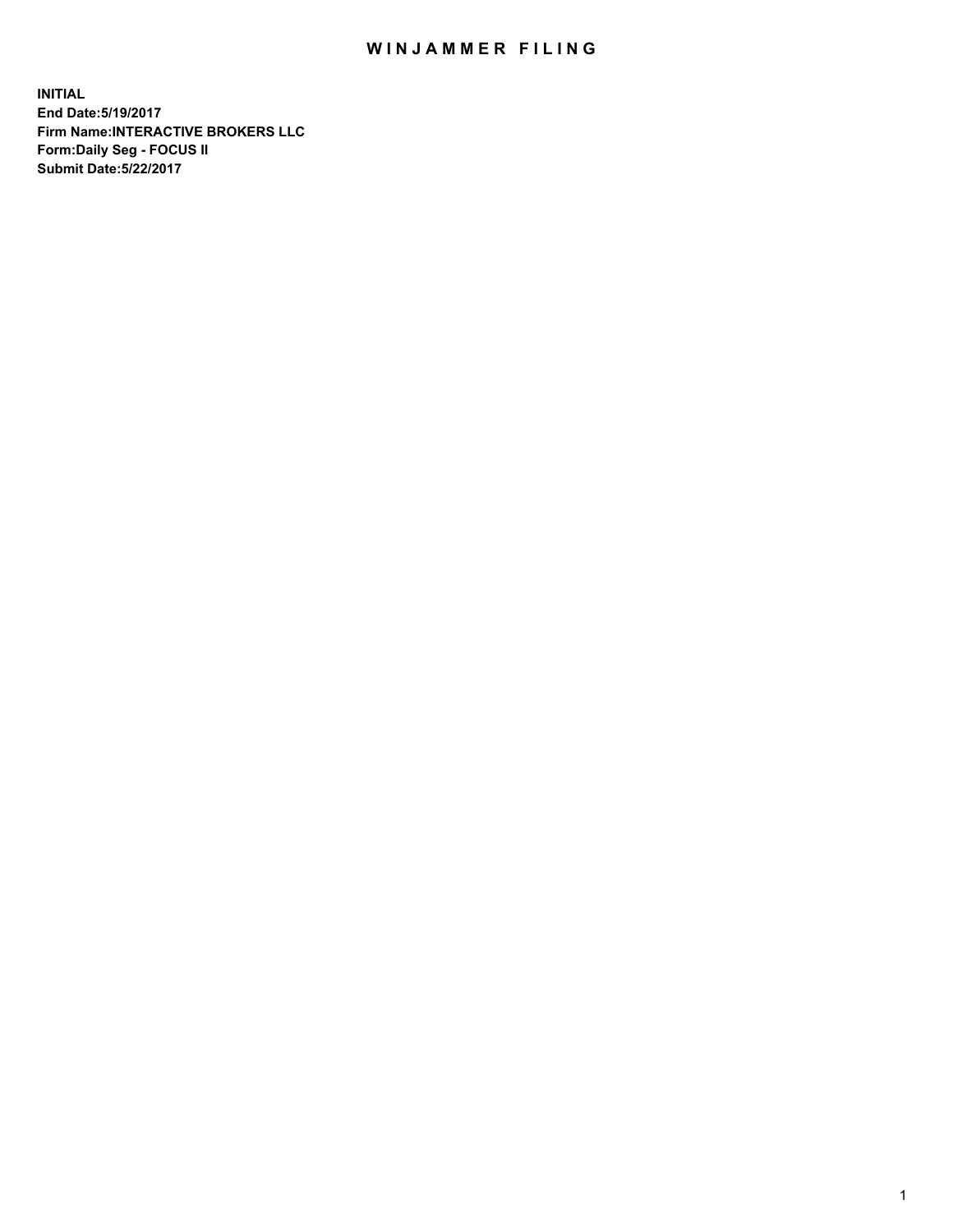## **INITIAL End Date:5/19/2017 Firm Name:INTERACTIVE BROKERS LLC Form:Daily Seg - FOCUS II Submit Date:5/22/2017 Daily Segregation - Cover Page**

| Name of Company<br><b>Contact Name</b><br><b>Contact Phone Number</b><br><b>Contact Email Address</b>                                                                                                                                                                                                                          | <b>INTERACTIVE BROKERS LLC</b><br>James Menicucci<br>203-618-8085<br>jmenicucci@interactivebrokers.c<br>om |
|--------------------------------------------------------------------------------------------------------------------------------------------------------------------------------------------------------------------------------------------------------------------------------------------------------------------------------|------------------------------------------------------------------------------------------------------------|
| FCM's Customer Segregated Funds Residual Interest Target (choose one):<br>a. Minimum dollar amount: ; or<br>b. Minimum percentage of customer segregated funds required:%; or<br>c. Dollar amount range between: and; or<br>d. Percentage range of customer segregated funds required between:% and%.                          | $\overline{\mathbf{0}}$<br>0<br>155,000,000 245,000,000<br>0 <sub>0</sub>                                  |
| FCM's Customer Secured Amount Funds Residual Interest Target (choose one):<br>a. Minimum dollar amount: ; or<br>b. Minimum percentage of customer secured funds required:%; or<br>c. Dollar amount range between: and; or<br>d. Percentage range of customer secured funds required between:% and%.                            | $\overline{\mathbf{0}}$<br>$\overline{\mathbf{0}}$<br>80,000,000 120,000,000<br>00                         |
| FCM's Cleared Swaps Customer Collateral Residual Interest Target (choose one):<br>a. Minimum dollar amount: ; or<br>b. Minimum percentage of cleared swaps customer collateral required:% ; or<br>c. Dollar amount range between: and; or<br>d. Percentage range of cleared swaps customer collateral required between:% and%. | $\overline{\mathbf{0}}$<br>$\overline{\mathbf{0}}$<br>0 <sub>0</sub><br><u>00</u>                          |

Attach supporting documents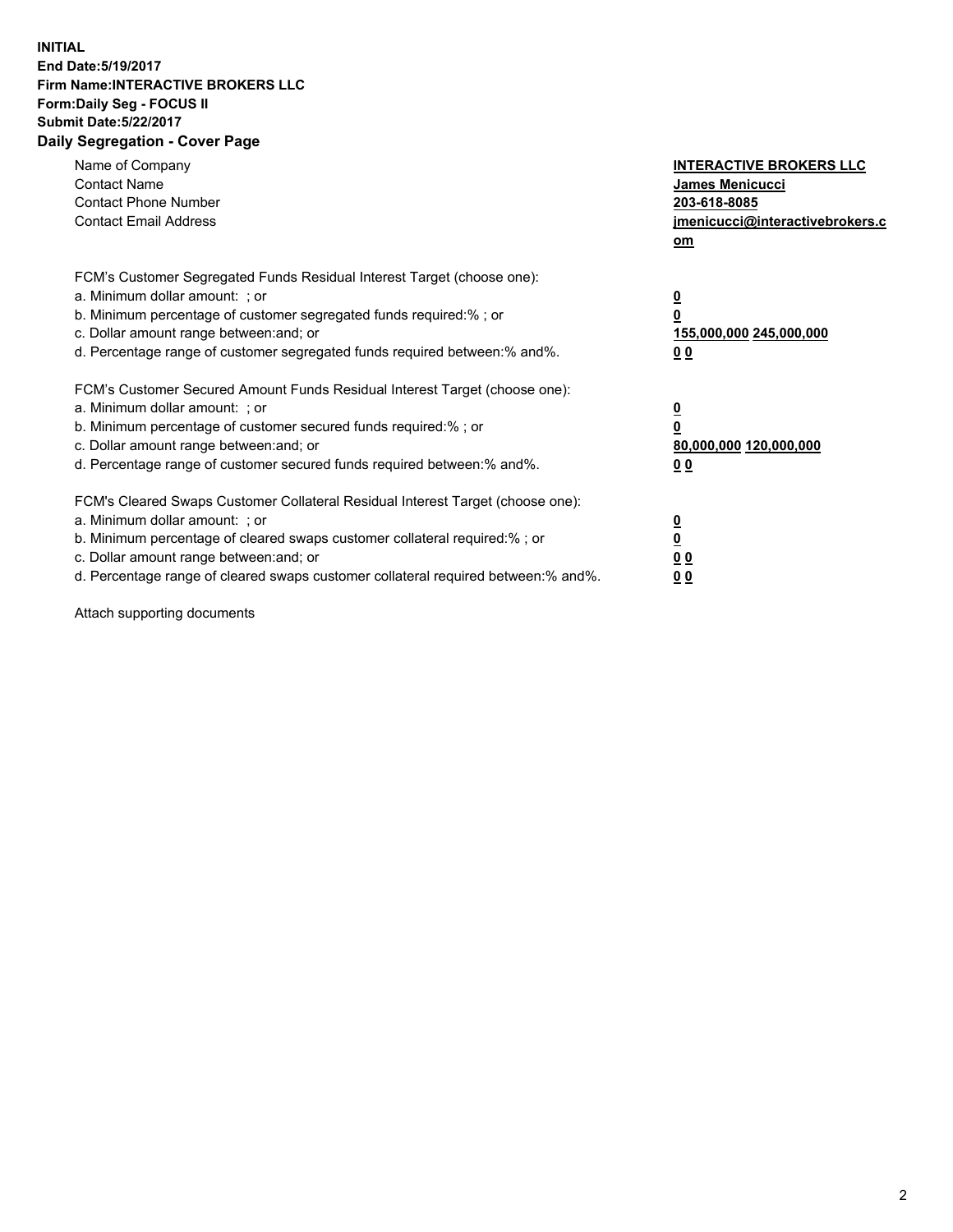## **INITIAL End Date:5/19/2017 Firm Name:INTERACTIVE BROKERS LLC Form:Daily Seg - FOCUS II Submit Date:5/22/2017**

|     | <b>Daily Segregation - Secured Amounts</b>                                                  |                                  |
|-----|---------------------------------------------------------------------------------------------|----------------------------------|
|     | Foreign Futures and Foreign Options Secured Amounts                                         |                                  |
|     | Amount required to be set aside pursuant to law, rule or regulation of a foreign            | $0$ [7305]                       |
|     | government or a rule of a self-regulatory organization authorized thereunder                |                                  |
| 1.  | Net ledger balance - Foreign Futures and Foreign Option Trading - All Customers             |                                  |
|     | A. Cash                                                                                     | 336,168,756 [7315]               |
|     | B. Securities (at market)                                                                   | $0$ [7317]                       |
| 2.  | Net unrealized profit (loss) in open futures contracts traded on a foreign board of trade   | 2,118,808 [7325]                 |
| 3.  | Exchange traded options                                                                     |                                  |
|     | a. Market value of open option contracts purchased on a foreign board of trade              | 45,771 [7335]                    |
|     | b. Market value of open contracts granted (sold) on a foreign board of trade                | <u>-24,993</u> [7337]            |
| 4.  | Net equity (deficit) (add lines 1.2. and 3.)                                                | 338,308,342 [7345]               |
| 5.  | Account liquidating to a deficit and account with a debit balances - gross amount           | 12,745 [7351]                    |
|     | Less: amount offset by customer owned securities                                            | 0 [7352] 12,745 [7354]           |
| 6.  | Amount required to be set aside as the secured amount - Net Liquidating Equity              | 338,321,087 [7355]               |
|     | Method (add lines 4 and 5)                                                                  |                                  |
| 7.  | Greater of amount required to be set aside pursuant to foreign jurisdiction (above) or line | 338,321,087 [7360]               |
|     | 6.                                                                                          |                                  |
|     | FUNDS DEPOSITED IN SEPARATE REGULATION 30.7 ACCOUNTS                                        |                                  |
| 1.  | Cash in banks                                                                               |                                  |
|     | A. Banks located in the United States                                                       | 55,076,125 [7500]                |
|     | B. Other banks qualified under Regulation 30.7                                              | 0 [7520] 55,076,125 [7530]       |
| 2.  | Securities                                                                                  |                                  |
|     | A. In safekeeping with banks located in the United States                                   | 325,745,890 [7540]               |
|     | B. In safekeeping with other banks qualified under Regulation 30.7                          | 0 [7560] 325,745,890 [7570]      |
| 3.  | Equities with registered futures commission merchants                                       |                                  |
|     | A. Cash                                                                                     | $0$ [7580]                       |
|     | <b>B.</b> Securities                                                                        | <u>0</u> [7590]                  |
|     | C. Unrealized gain (loss) on open futures contracts                                         | 0 [7600]                         |
|     | D. Value of long option contracts                                                           | $0$ [7610]                       |
|     | E. Value of short option contracts                                                          | 0 [7615] 0 [7620]                |
| 4.  | Amounts held by clearing organizations of foreign boards of trade                           |                                  |
|     | A. Cash                                                                                     | $0$ [7640]                       |
|     | <b>B.</b> Securities                                                                        | $0$ [7650]                       |
|     | C. Amount due to (from) clearing organization - daily variation                             | 0 [7660]                         |
|     | D. Value of long option contracts                                                           | $0$ [7670]                       |
|     | E. Value of short option contracts                                                          | 0 [7675] 0 [7680]                |
| 5.  | Amounts held by members of foreign boards of trade                                          |                                  |
|     | A. Cash                                                                                     | 87,720,097 [7700]                |
|     | <b>B.</b> Securities                                                                        | 0 [7710]                         |
|     | C. Unrealized gain (loss) on open futures contracts                                         | <mark>-2,411,114</mark> [7720]   |
|     | D. Value of long option contracts                                                           | 45,771 [7730]                    |
|     | E. Value of short option contracts                                                          | -24,993 [7735] 85,329,761 [7740] |
| 6.  | Amounts with other depositories designated by a foreign board of trade                      | $0$ [7760]                       |
| 7.  | Segregated funds on hand                                                                    | $0$ [7765]                       |
| 8.  | Total funds in separate section 30.7 accounts                                               | 466, 151, 776 [7770]             |
| 9.  | Excess (deficiency) Set Aside for Secured Amount (subtract line 7 Secured Statement         | 127,830,689 [7380]               |
|     | Page 1 from Line 8)                                                                         |                                  |
| 10. | Management Target Amount for Excess funds in separate section 30.7 accounts                 | 80,000,000 [7780]                |
| 11. | Excess (deficiency) funds in separate 30.7 accounts over (under) Management Target          | 47,830,689 [7785]                |
|     |                                                                                             |                                  |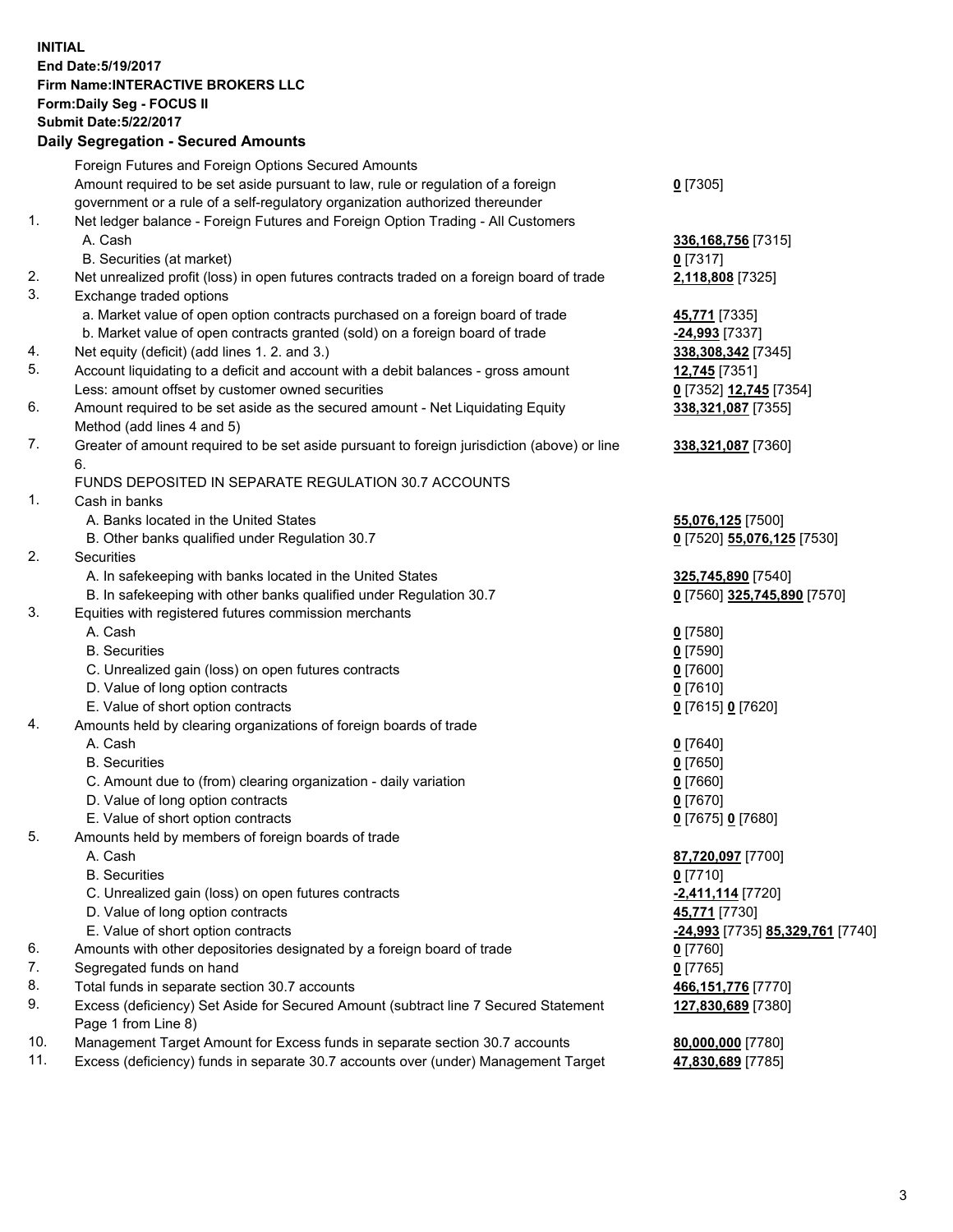**INITIAL End Date:5/19/2017 Firm Name:INTERACTIVE BROKERS LLC Form:Daily Seg - FOCUS II Submit Date:5/22/2017 Daily Segregation - Segregation Statement** SEGREGATION REQUIREMENTS(Section 4d(2) of the CEAct) 1. Net ledger balance A. Cash **3,834,979,636** [7010] B. Securities (at market) **0** [7020] 2. Net unrealized profit (loss) in open futures contracts traded on a contract market **-39,692,194** [7030] 3. Exchange traded options A. Add market value of open option contracts purchased on a contract market **231,732,465** [7032] B. Deduct market value of open option contracts granted (sold) on a contract market **-319,818,910** [7033] 4. Net equity (deficit) (add lines 1, 2 and 3) **3,707,200,997** [7040] 5. Accounts liquidating to a deficit and accounts with debit balances - gross amount **222,608** [7045] Less: amount offset by customer securities **0** [7047] **222,608** [7050] 6. Amount required to be segregated (add lines 4 and 5) **3,707,423,605** [7060] FUNDS IN SEGREGATED ACCOUNTS 7. Deposited in segregated funds bank accounts A. Cash **406,781,797** [7070] B. Securities representing investments of customers' funds (at market) **2,174,803,780** [7080] C. Securities held for particular customers or option customers in lieu of cash (at market) **0** [7090] 8. Margins on deposit with derivatives clearing organizations of contract markets A. Cash **23,167,502** [7100] B. Securities representing investments of customers' funds (at market) **1,398,774,890** [7110] C. Securities held for particular customers or option customers in lieu of cash (at market) **0** [7120] 9. Net settlement from (to) derivatives clearing organizations of contract markets **-5,913,057** [7130] 10. Exchange traded options A. Value of open long option contracts **231,730,139** [7132] B. Value of open short option contracts **-319,815,025** [7133] 11. Net equities with other FCMs A. Net liquidating equity **0** [7140] B. Securities representing investments of customers' funds (at market) **0** [7160] C. Securities held for particular customers or option customers in lieu of cash (at market) **0** [7170] 12. Segregated funds on hand **0** [7150] 13. Total amount in segregation (add lines 7 through 12) **3,909,530,026** [7180] 14. Excess (deficiency) funds in segregation (subtract line 6 from line 13) **202,106,421** [7190] 15. Management Target Amount for Excess funds in segregation **155,000,000** [7194] **47,106,421** [7198]

16. Excess (deficiency) funds in segregation over (under) Management Target Amount Excess